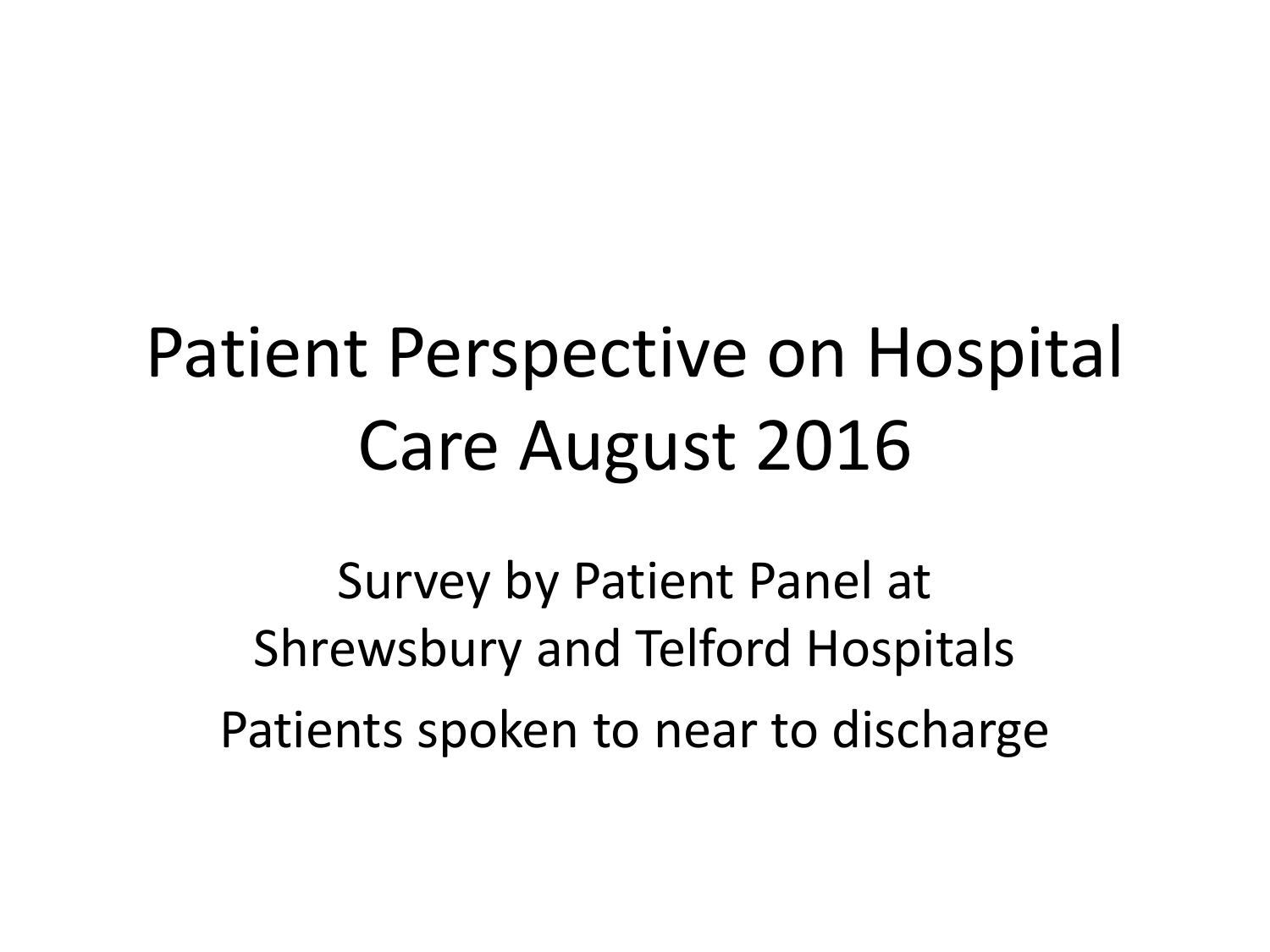# Who Were Surveyed?

• Most were 51-65 years • Mostly Ladies



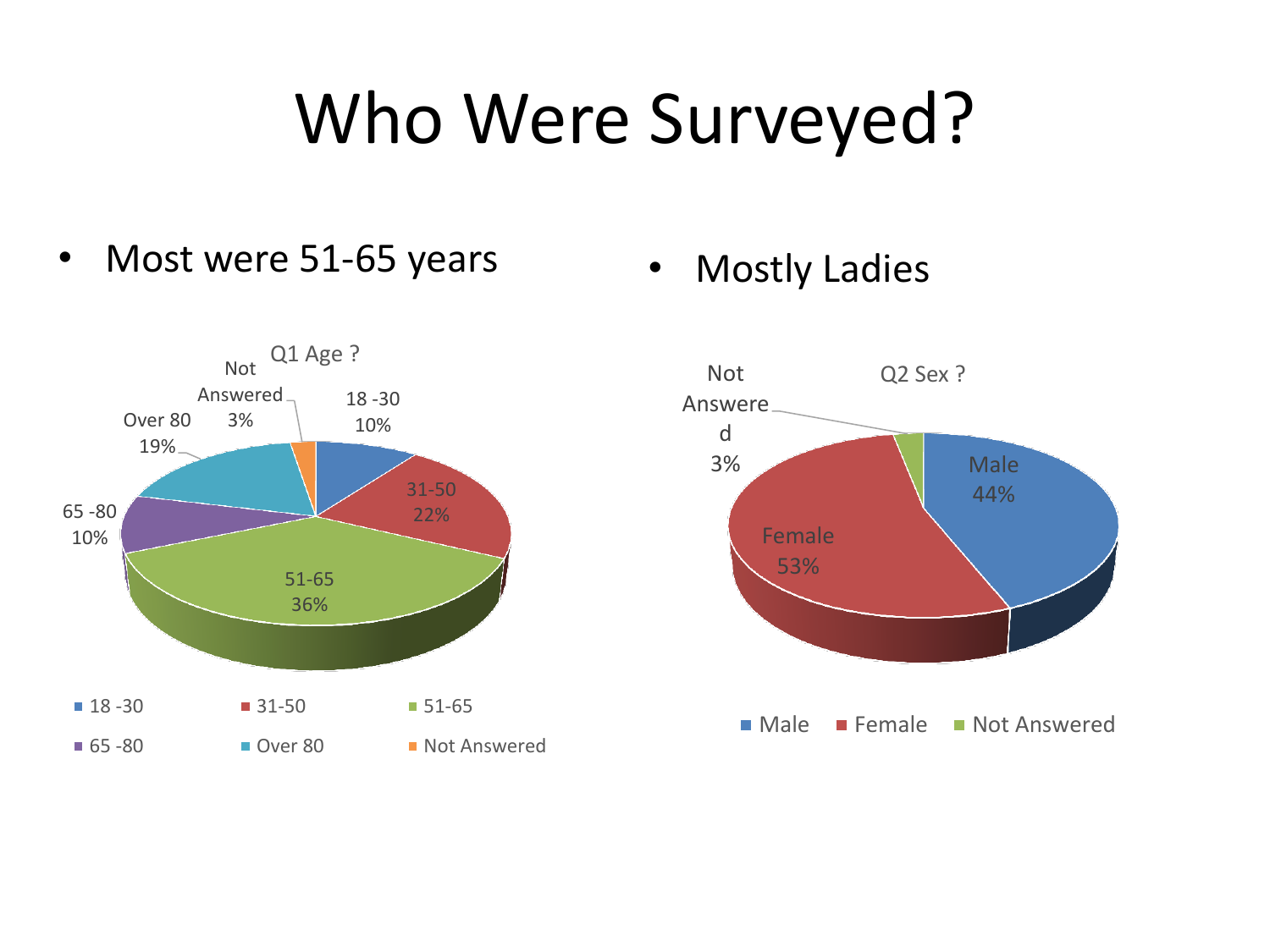#### Q5 Length of stay in hospital in days ?

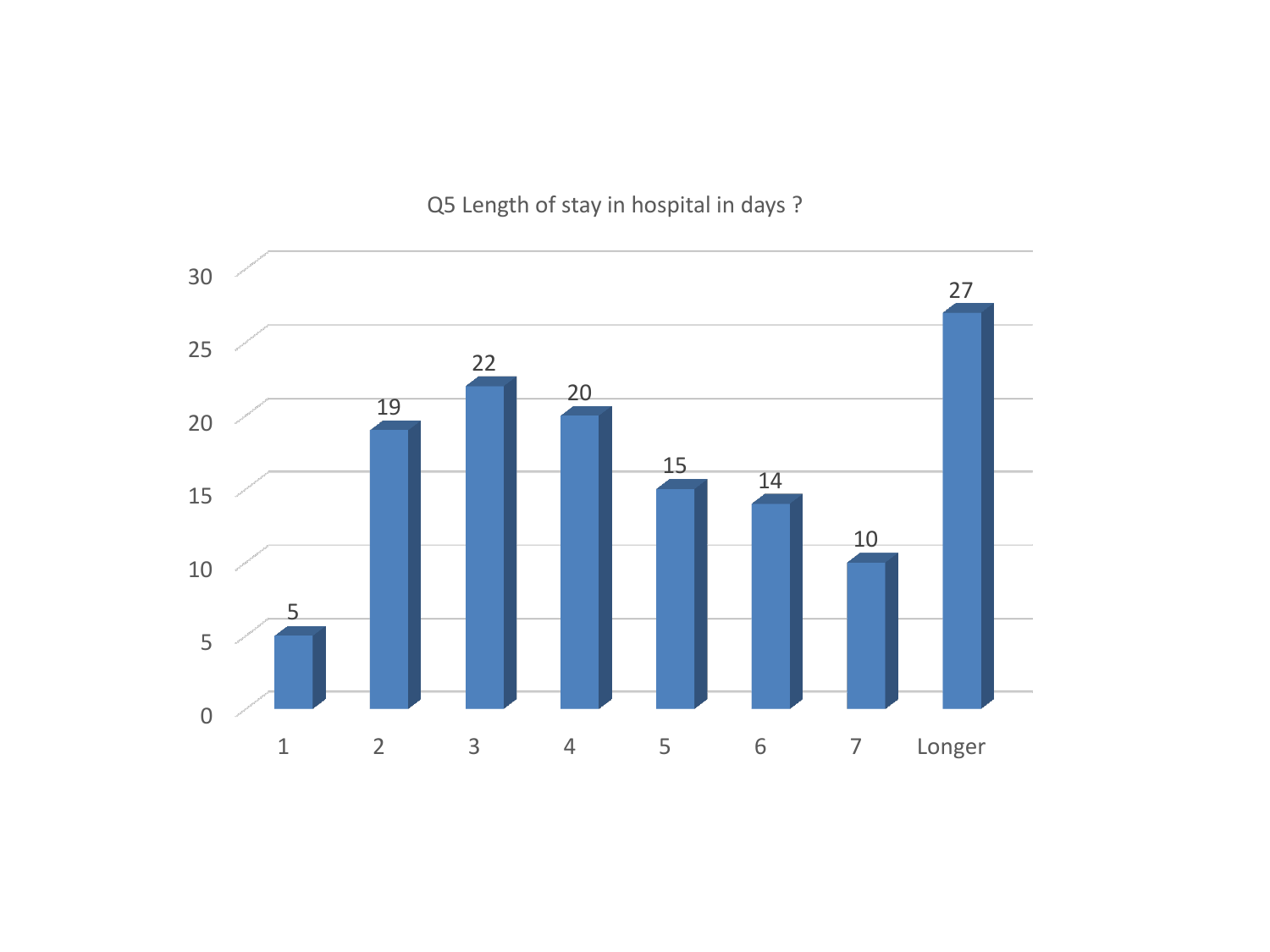# Happy Customers

- There were many compliments about the care offered and appreciating staff were busy and under pressure.
- "Very nice and well mannered, all on top of their jobs"
- "So wonderful and very caring"
- "Better here than other hospitals"
- BUT!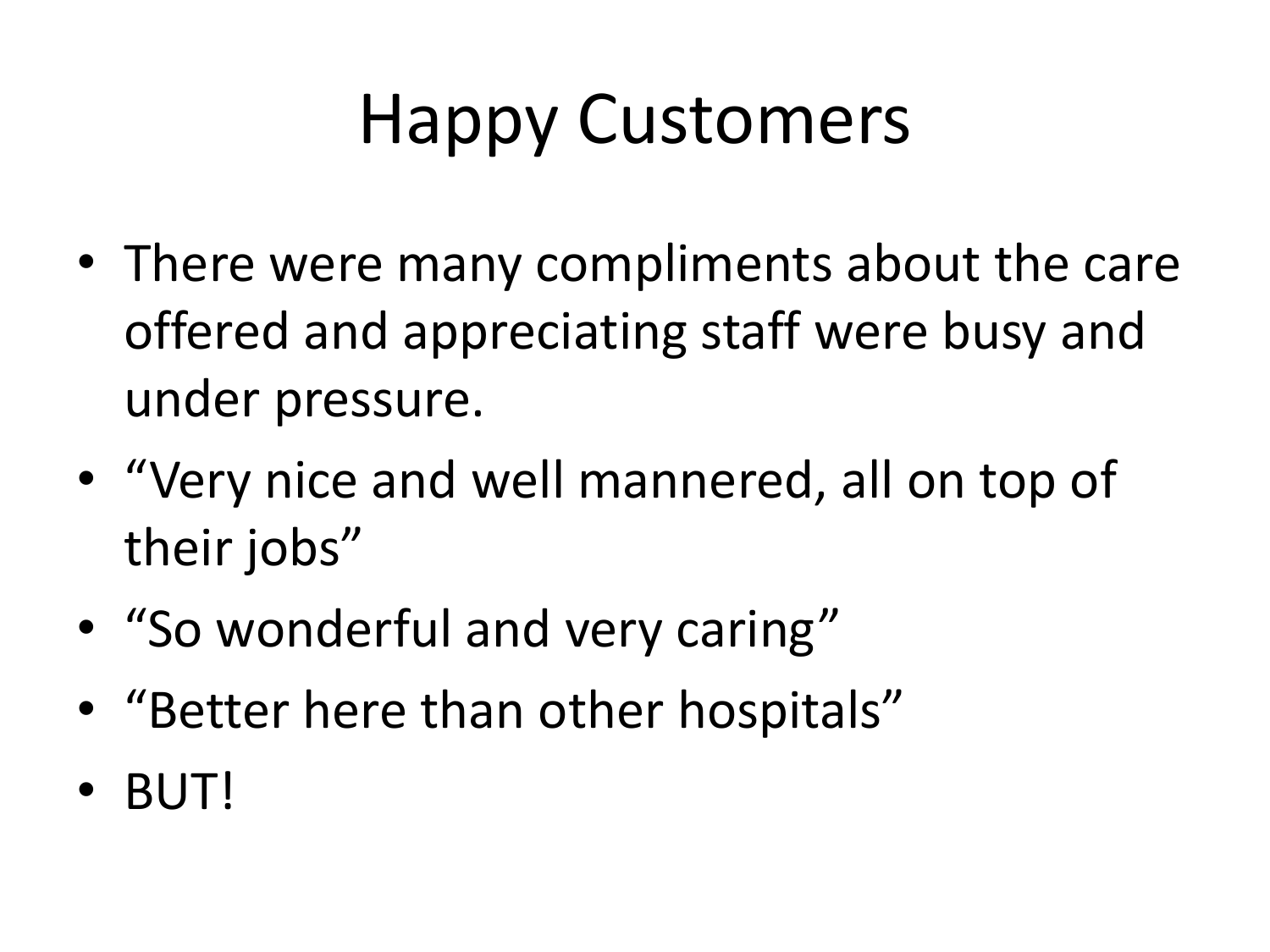## What You are Called is Important

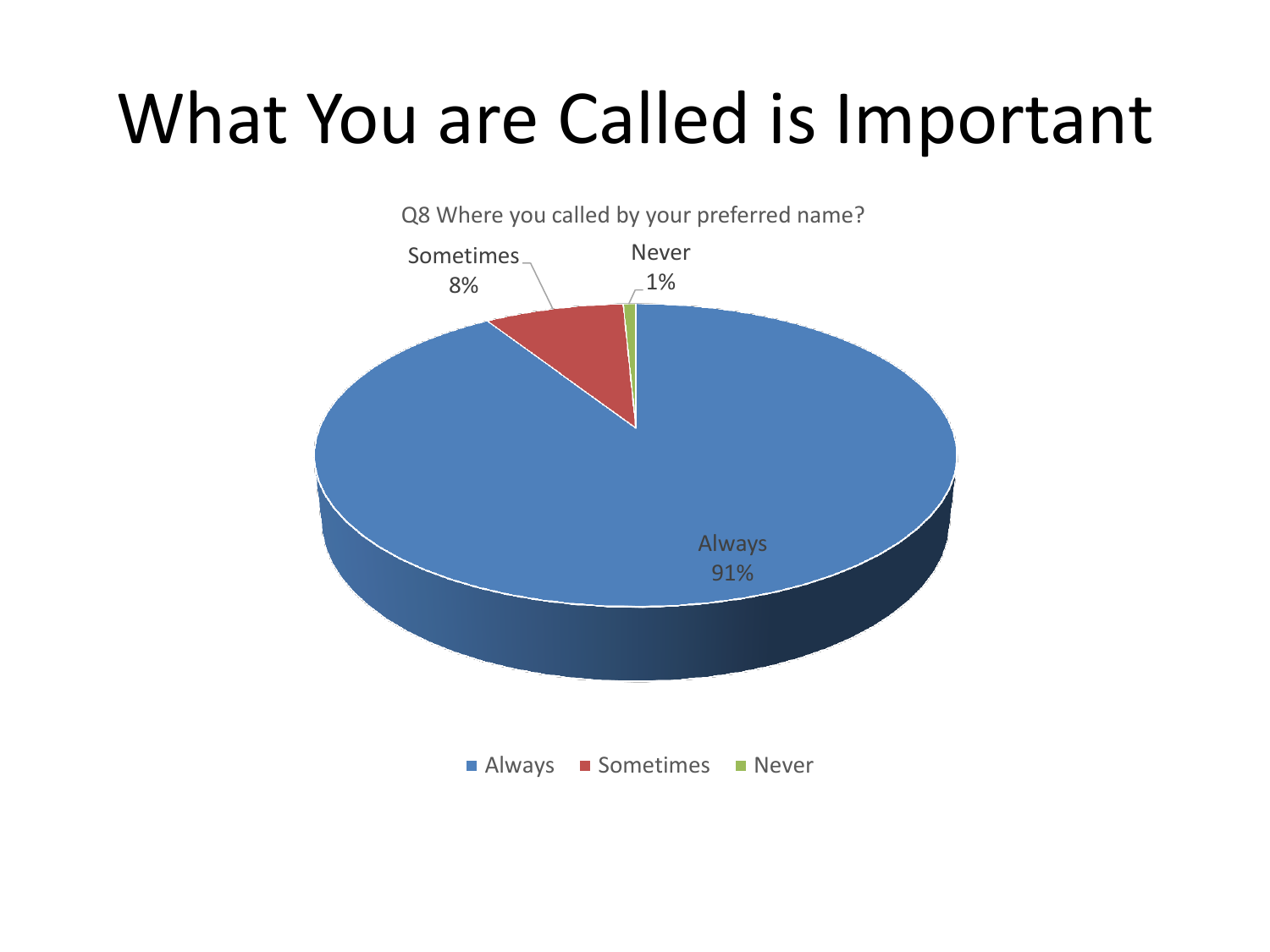# Why not every time?

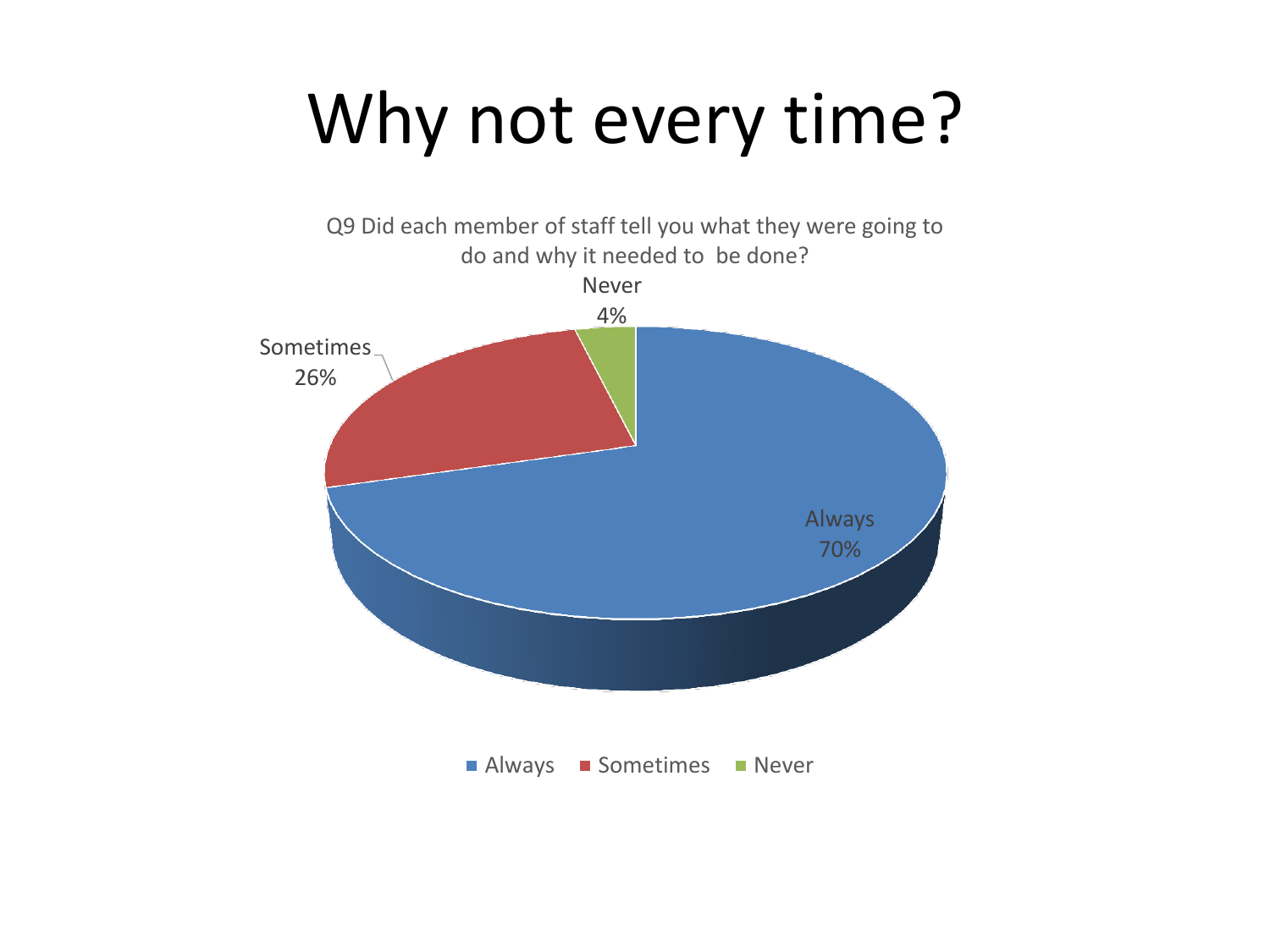# What do you mean Doctor/Nurse?

Q10 Did the member of staff check that you understood what they said?



#### **A few patient observations**

- "Doctor had a strong accent and difficult to understand"
- "I would like to have had a sensitive conversation"
- "An awful lot of foreign nurses who are still struggling with the language"
- " Asking questions from patients with dementia who don't understand"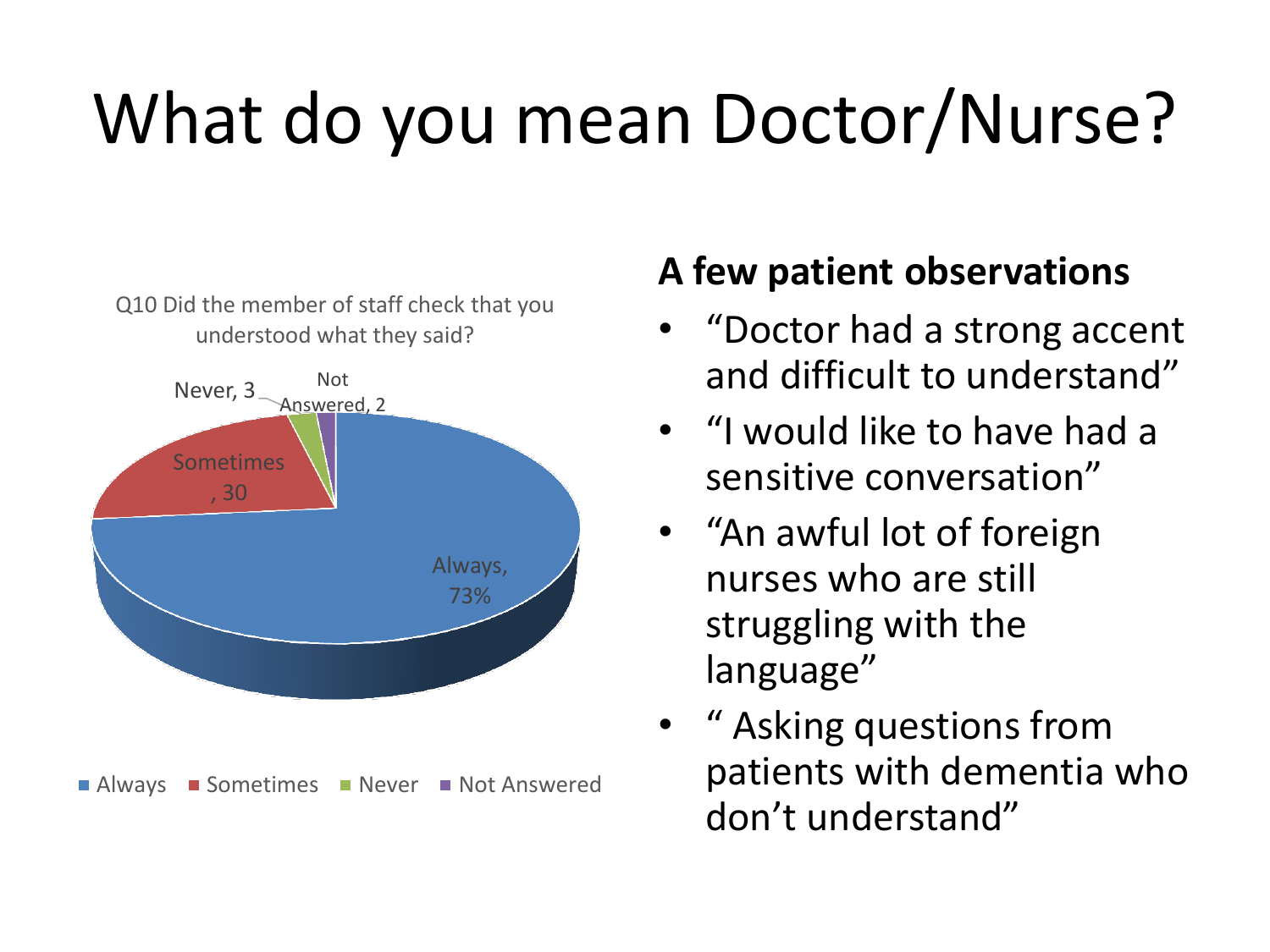### Please don't do that!

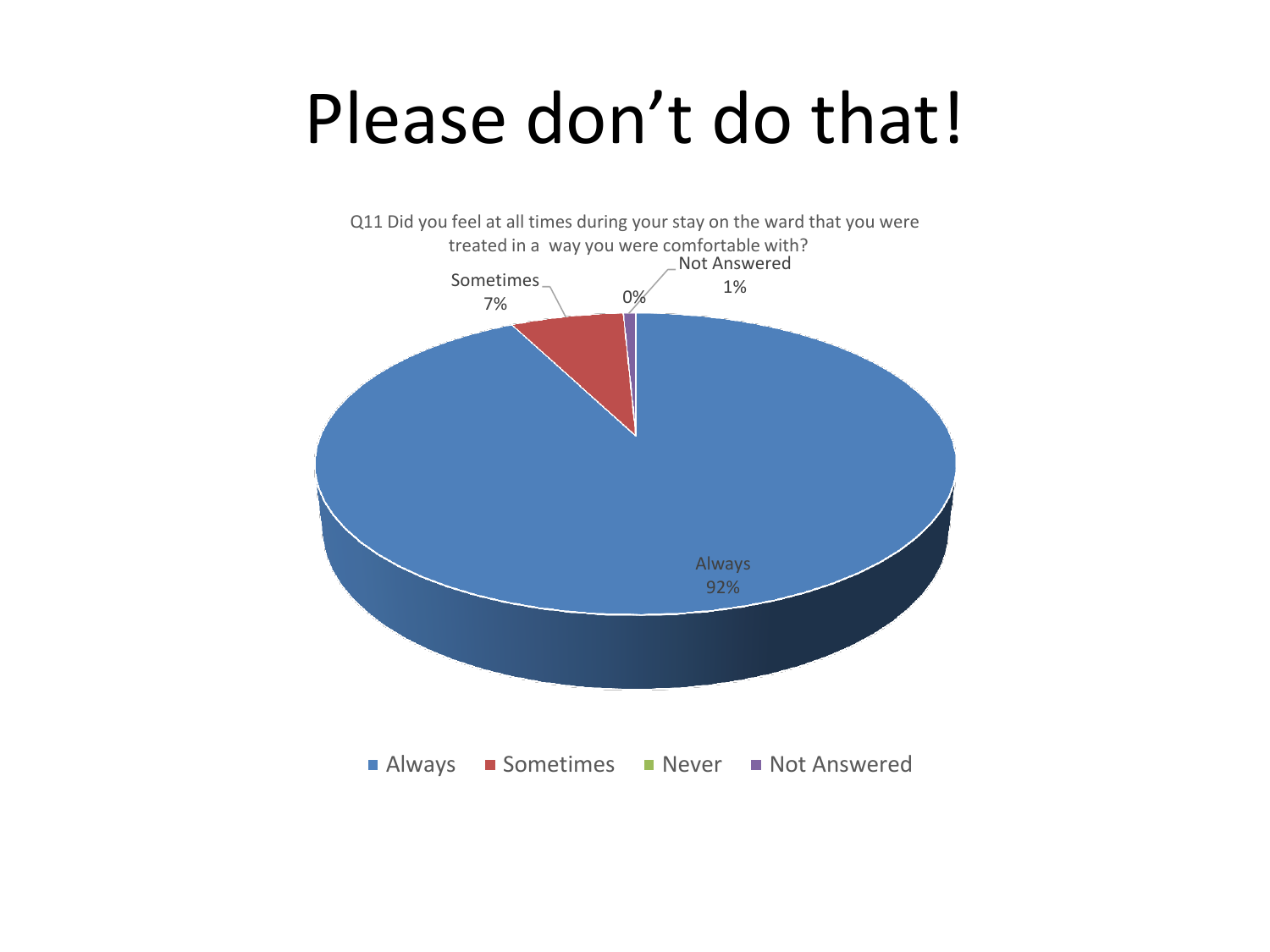# Feeling Safe in Hospital



Q12 During your stay in hospital did you feel safe at all times?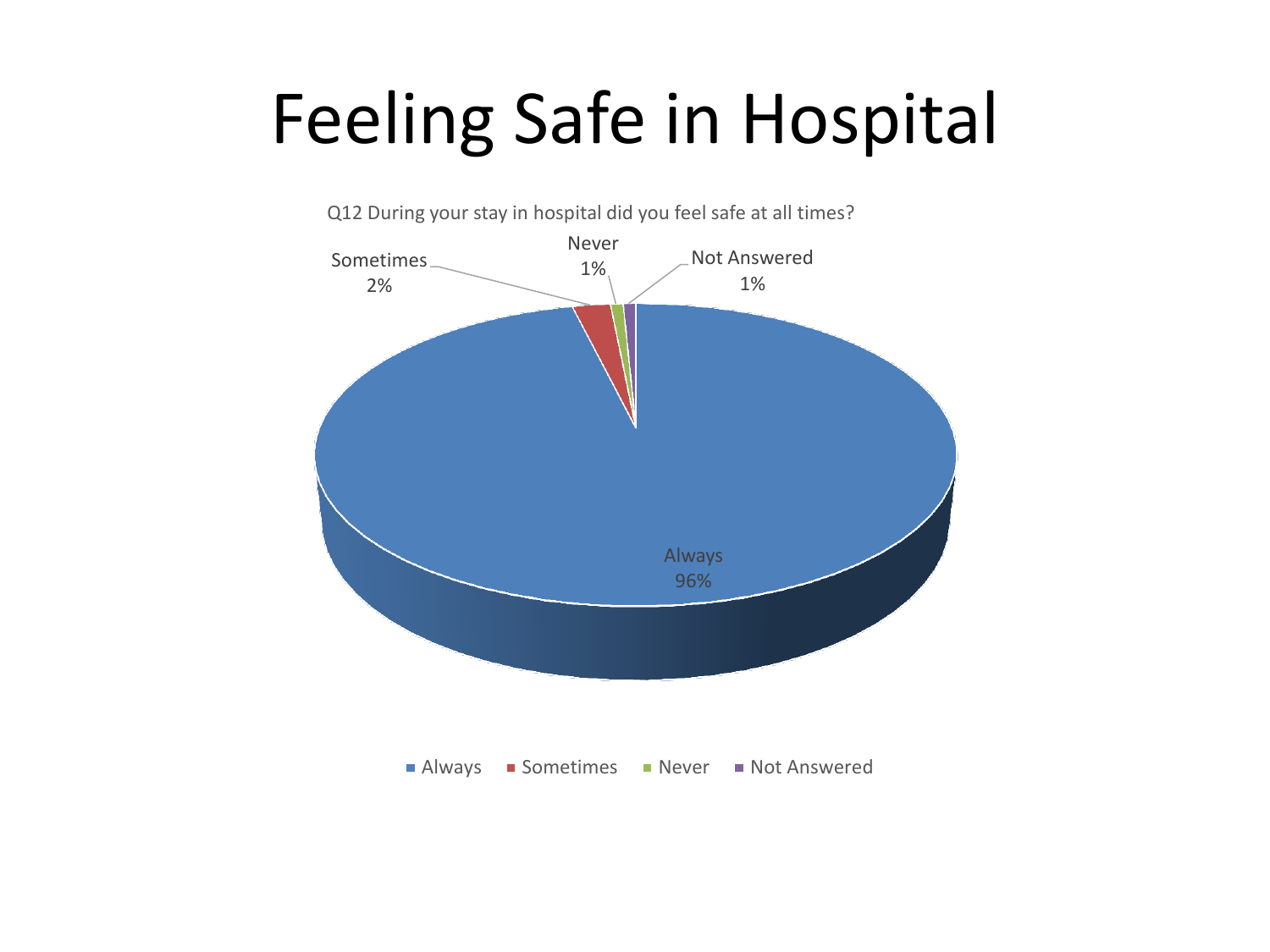# Where is my Medication?

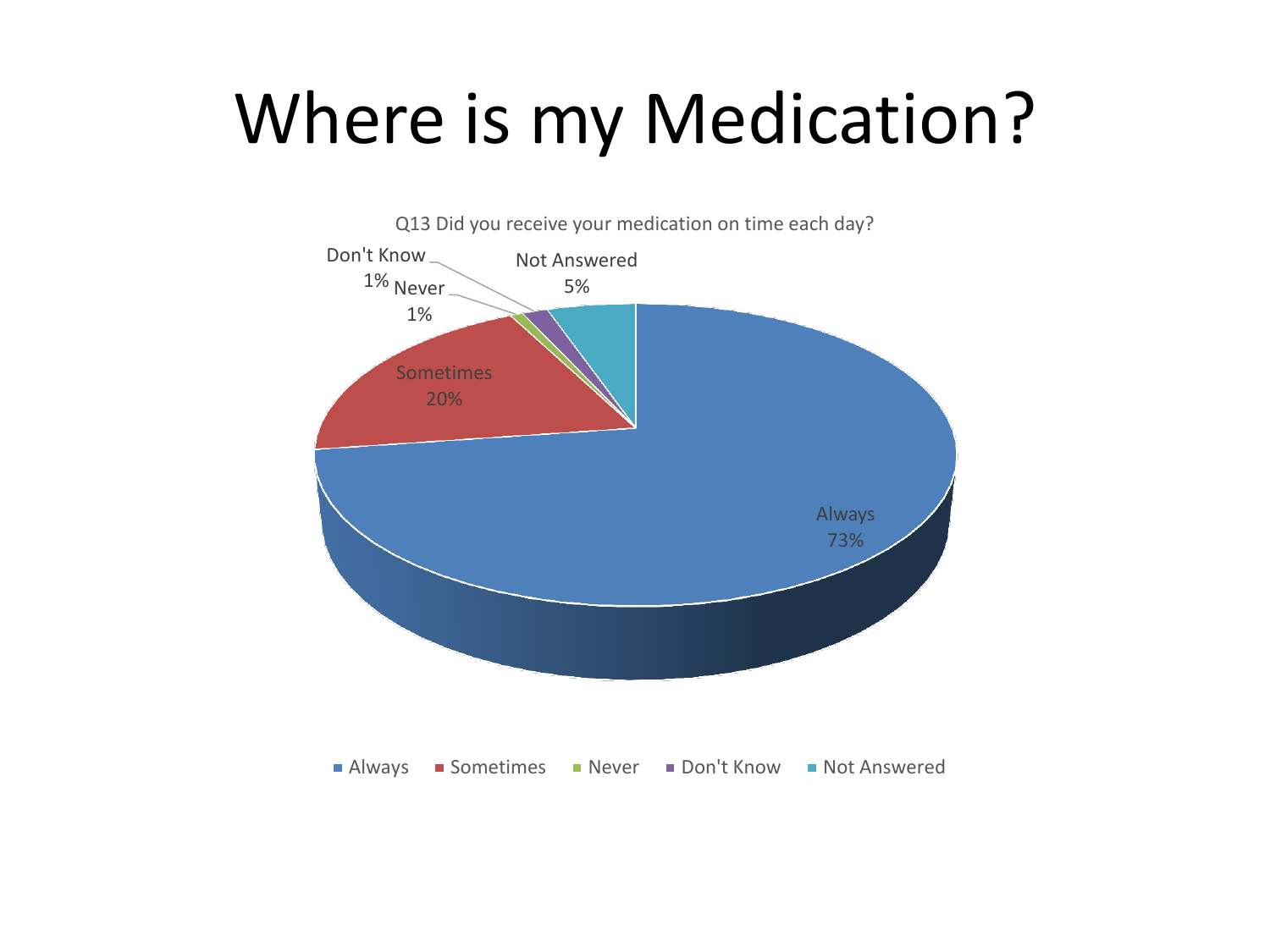# Why am ' I just the patient'

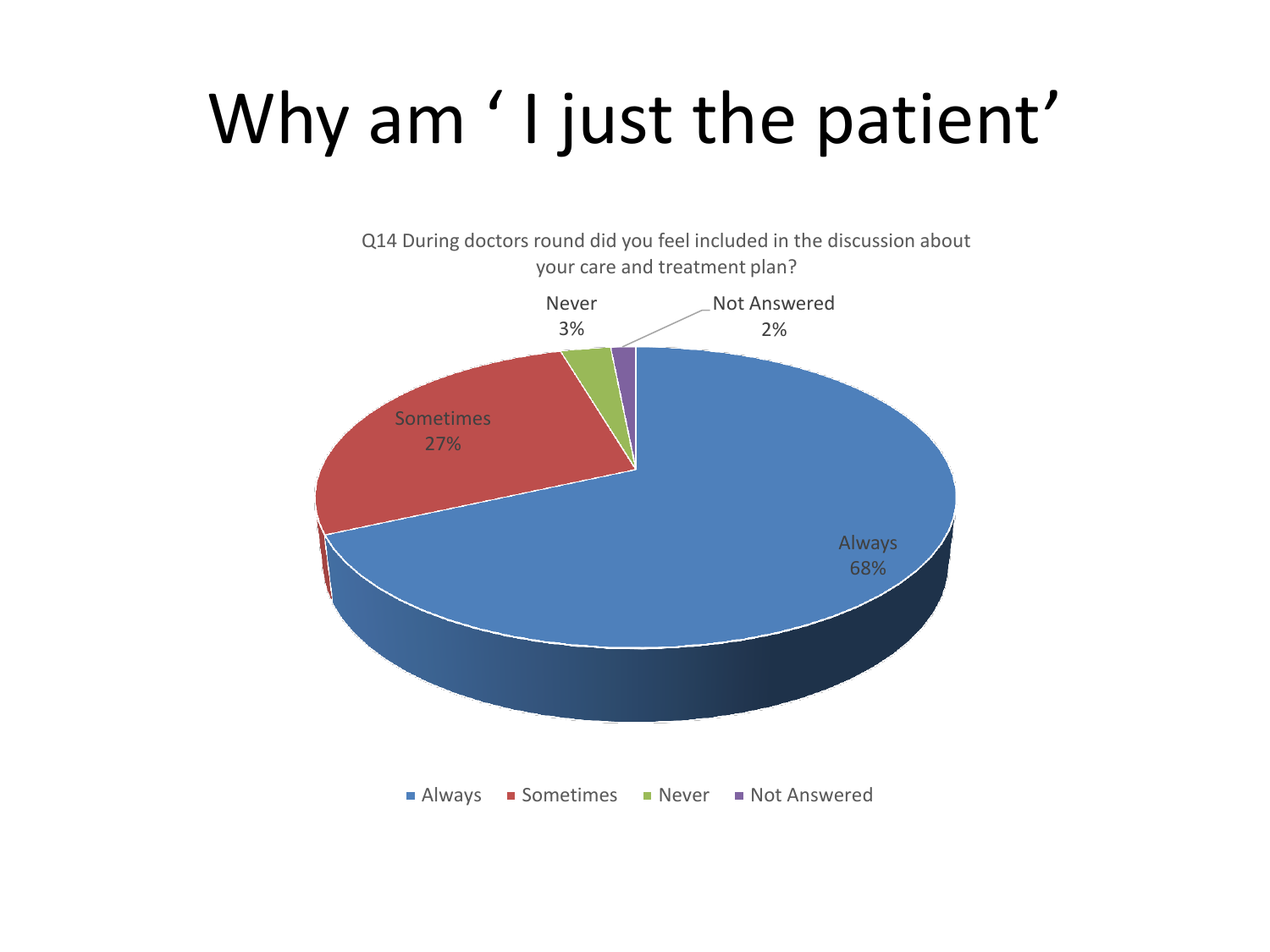#### **Protected Meal Times**

Why interrupted:

Doctors Rounds

Doctor came to "do something"

**Observations** 

Nebuliser brought at same time as the meal

Drip fitted

Pain Relief

Treatment



Q15 Were your mealtimes interrupted for any reason?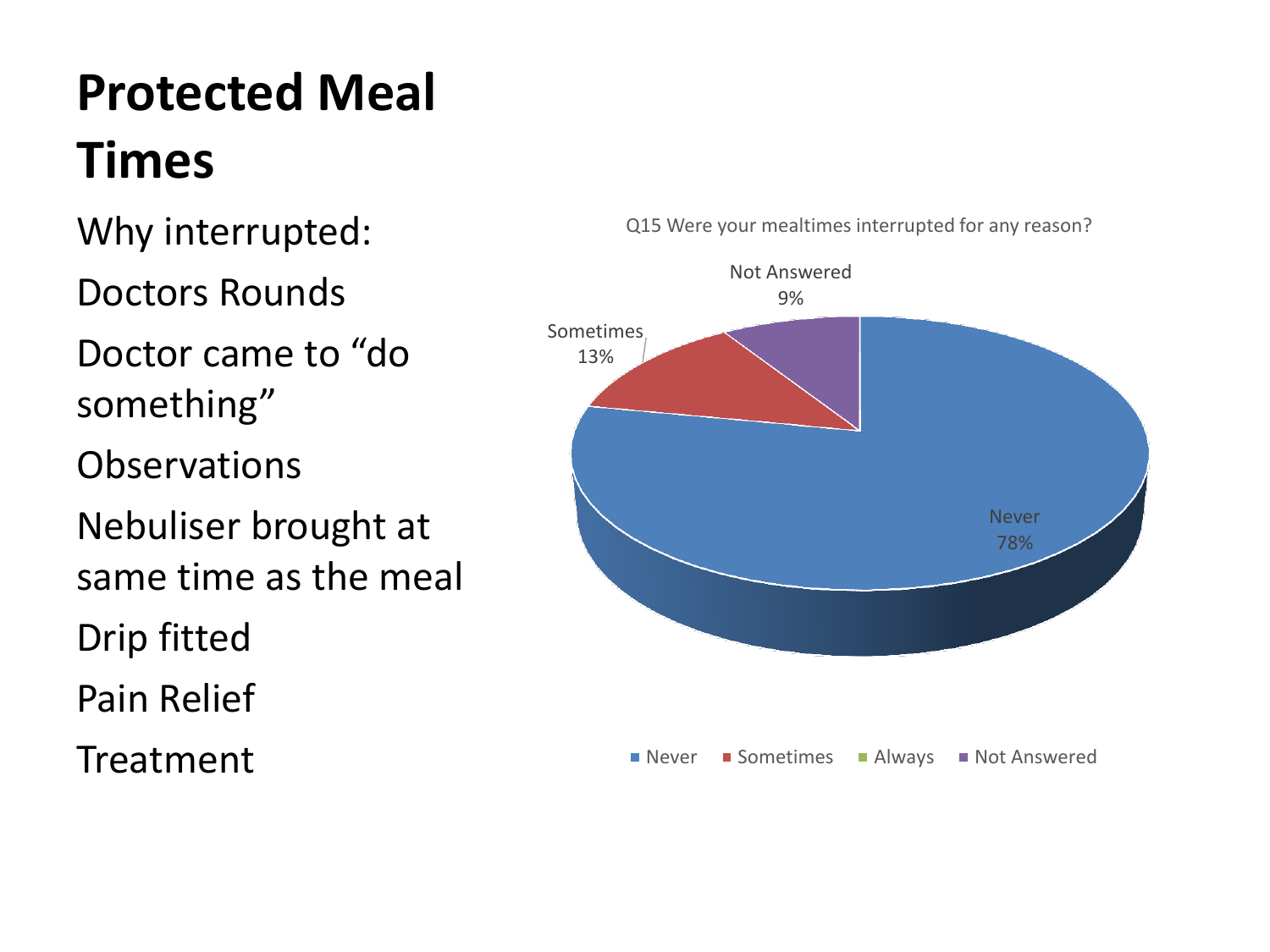# Did You Need Help?

Q16 Were you given all the help that you needed at meal times?

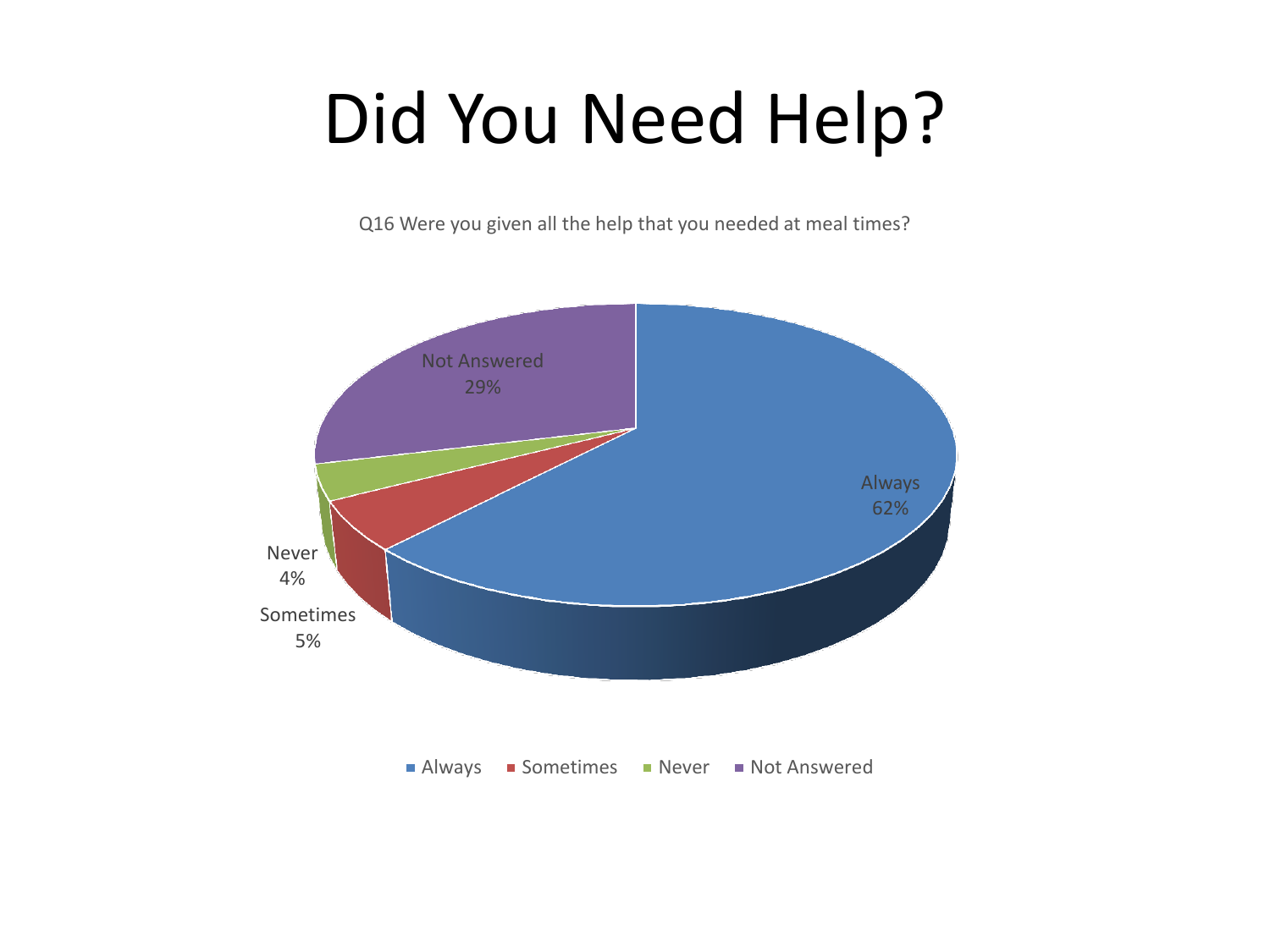# Why not all the time?

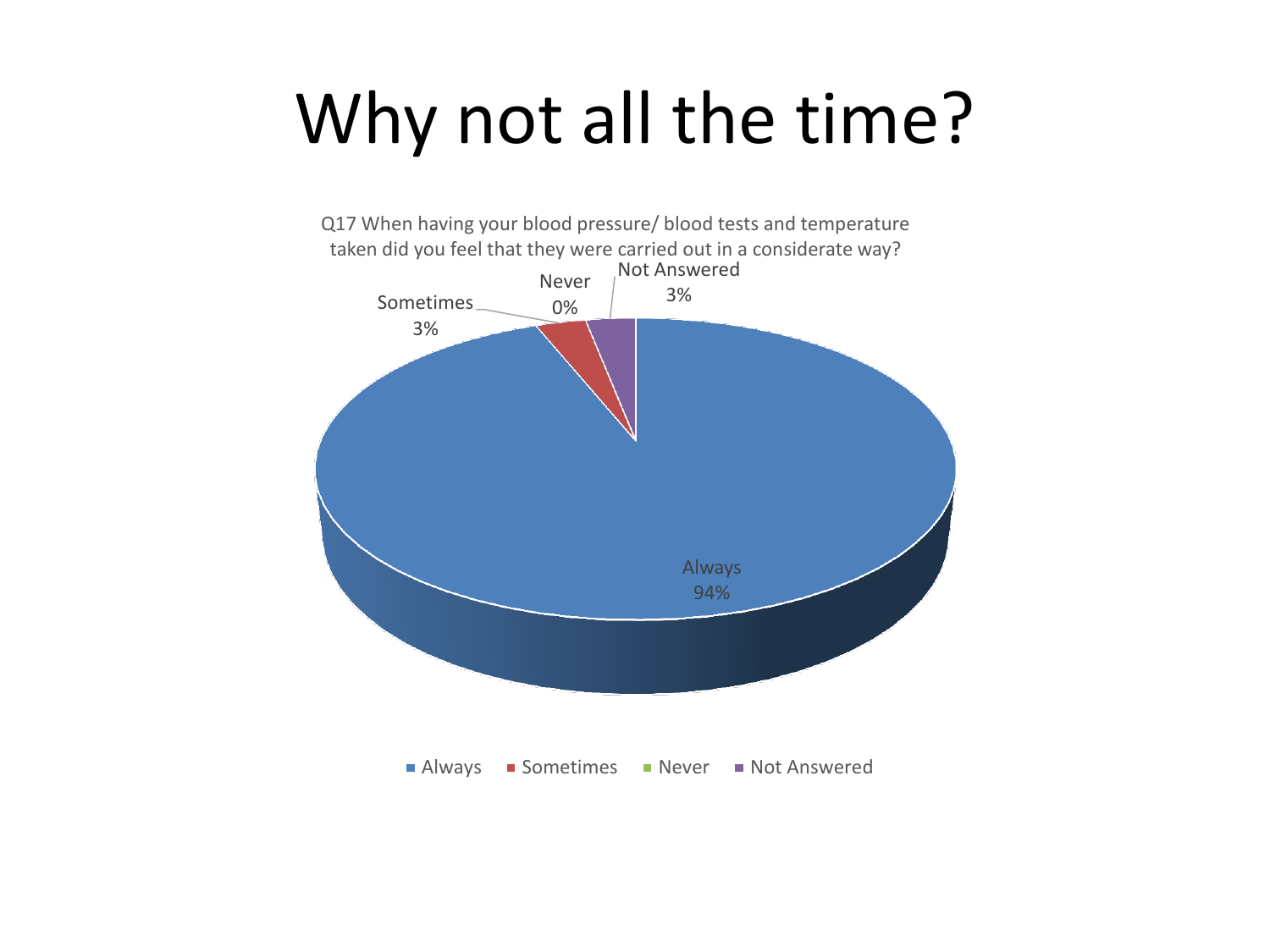# I would like a Shower/Bath

Q18 Were you able to have a bath or shower when you wanted one?

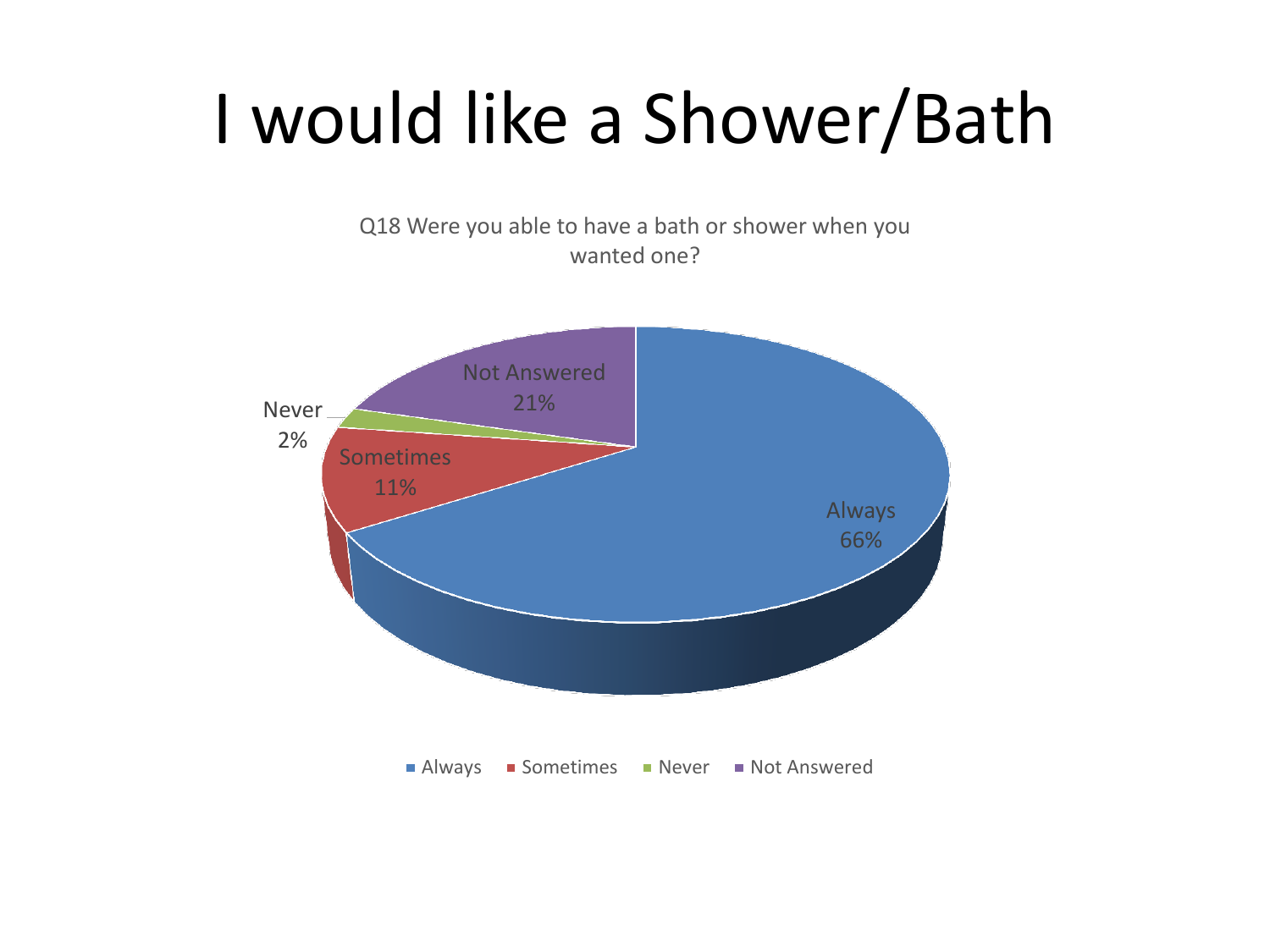# Where is everybody?

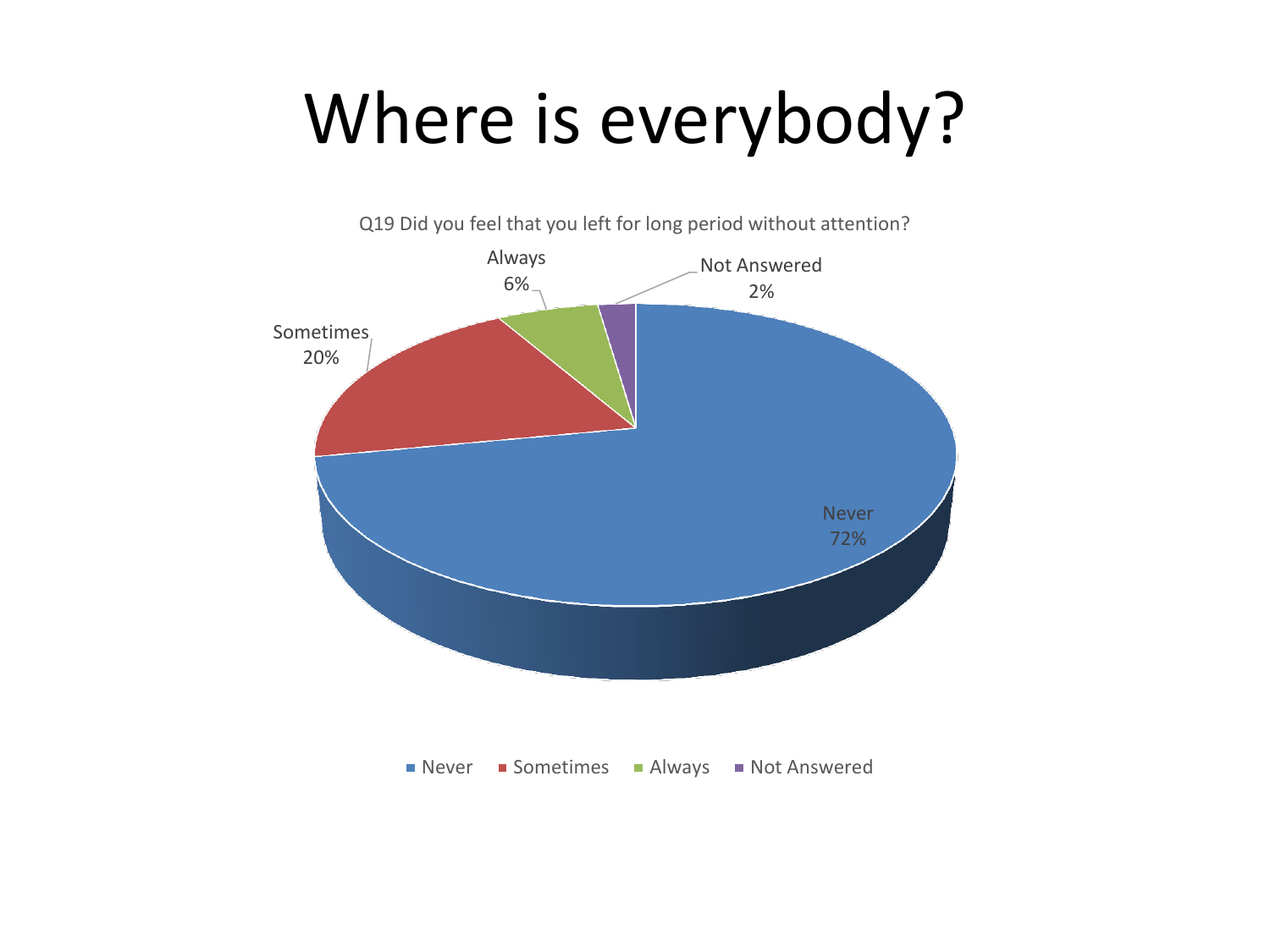#### **We need to be able to contact staff**

Falls on floor

Couldn't reach it

Lost it

No buzzer in room

I knocked it on the floor

Didn't know how to use it

#### • 15% couldn't reach their buzzer sometimes

Q20 Could you always reach your buzzer?



**Always Sometimes Never Not Answered**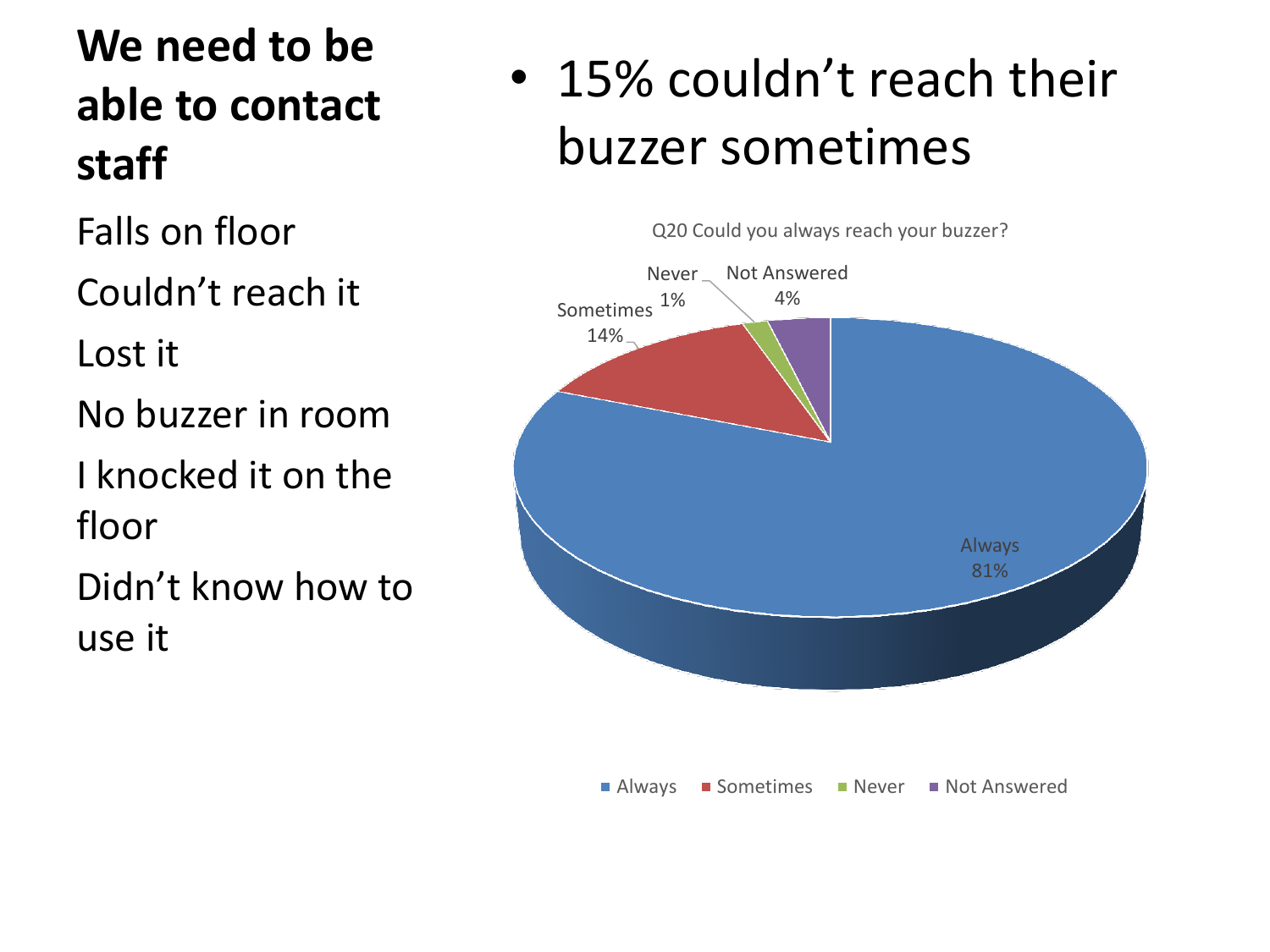# Buzzer Not Answered Quickly

Q21 Did you need to use the buzzer and if so was it answered quickly enough?



 $\blacksquare$  Yes  $\blacksquare$  No  $\blacksquare$  Not Answered

Q22 was it answered quickly enough?



**Always Sometimes Never Not Answered**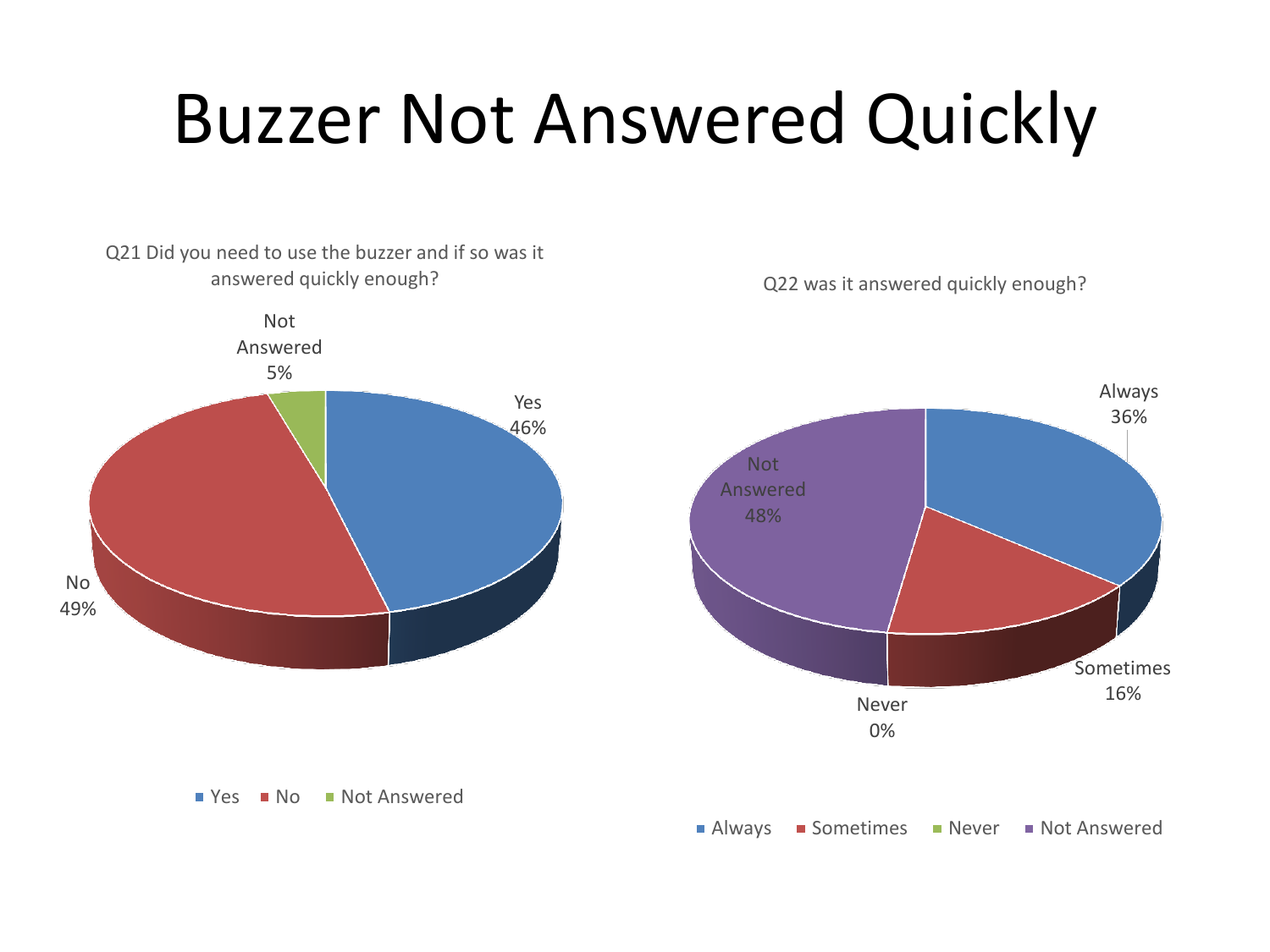## It can be embarrassing despite our best efforts!

- "My gown was open"
- " When moved from chair to bed I had to request the curtain as nightwear needed adjusting"



• "A bit embarrassed initially but got used to it".

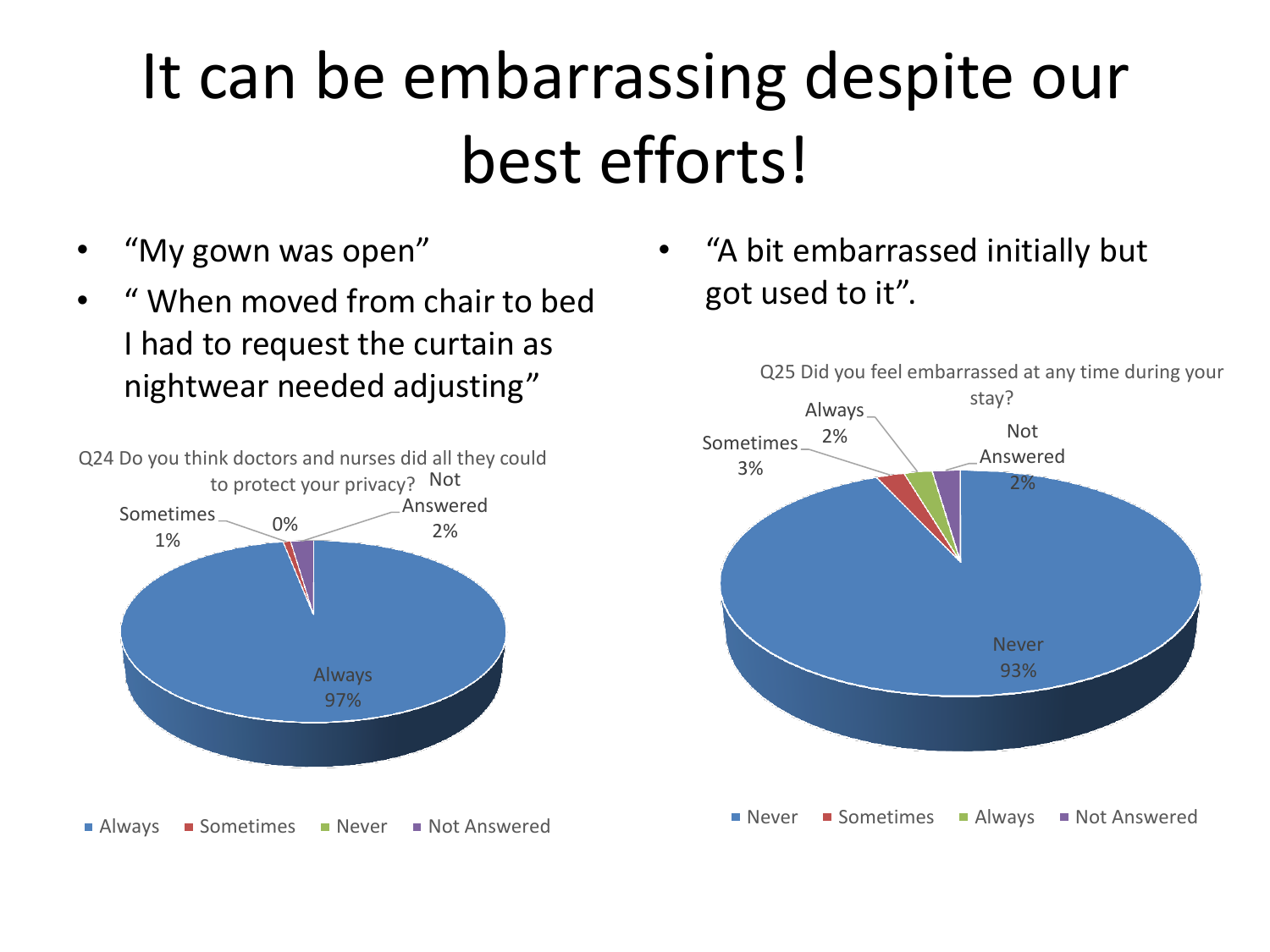| <b>To Do</b>                                                                                                                                                                                                                           | <b>By Whom</b>                                                       | <b>By When</b>                                             |
|----------------------------------------------------------------------------------------------------------------------------------------------------------------------------------------------------------------------------------------|----------------------------------------------------------------------|------------------------------------------------------------|
| Staff to tell patients their name                                                                                                                                                                                                      | <b>Managers to</b><br>remind staff                                   | Next time<br>they meet<br>staff                            |
| Patients called by their preferred name                                                                                                                                                                                                | Managers to<br>remind staff                                          | Next time<br>they meet<br>staff                            |
| Check patient understands what is being said to<br>them.<br>Pressure managers to employ staff with better<br>English language skills and continue their<br>language training. Something may be needed<br>with strong regional accents! | Managers to<br>remind staff.<br><b>Trust members</b><br>and managers | Next time<br>they meet<br>staff<br>Earliest<br>opportunity |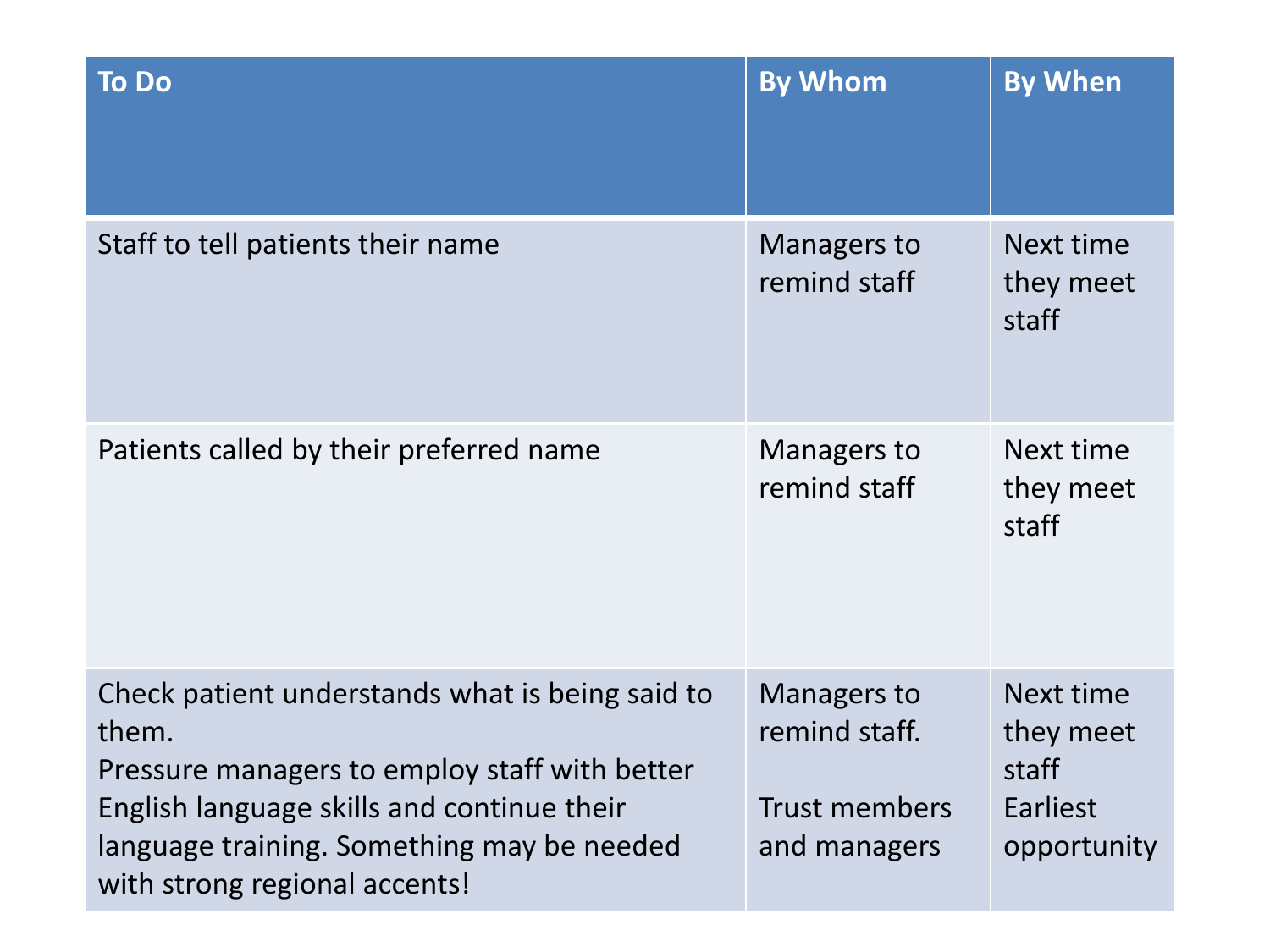| <b>To Do</b>                                                                                                                                                                                           | <b>By Whom</b>                | <b>By When</b>          |
|--------------------------------------------------------------------------------------------------------------------------------------------------------------------------------------------------------|-------------------------------|-------------------------|
| Ensuring patients feel safe by observation,<br>responding to concerns                                                                                                                                  | Managers and<br>staff         | Ongoing                 |
| Widen question on audit                                                                                                                                                                                | <b>Patient Panel</b>          | Follow up<br>audit 2017 |
| Medication received on time by encouraging self<br>medication when safe to do so.<br>Promptly respond to requests for medication<br>e.g. pain, regular meds including insulin and<br>Parkinson's pills | Ward Managers /<br>Pharmacist | <b>ASAP</b>             |
| Include patients in treatment/care planning (not<br>done in 27% cases)                                                                                                                                 | Doctors at all<br>levels      | Immediately             |
| Ensure meal times are only interrupted when<br>essential to patient care, not staff convenience.                                                                                                       | All staff                     | Immediately             |